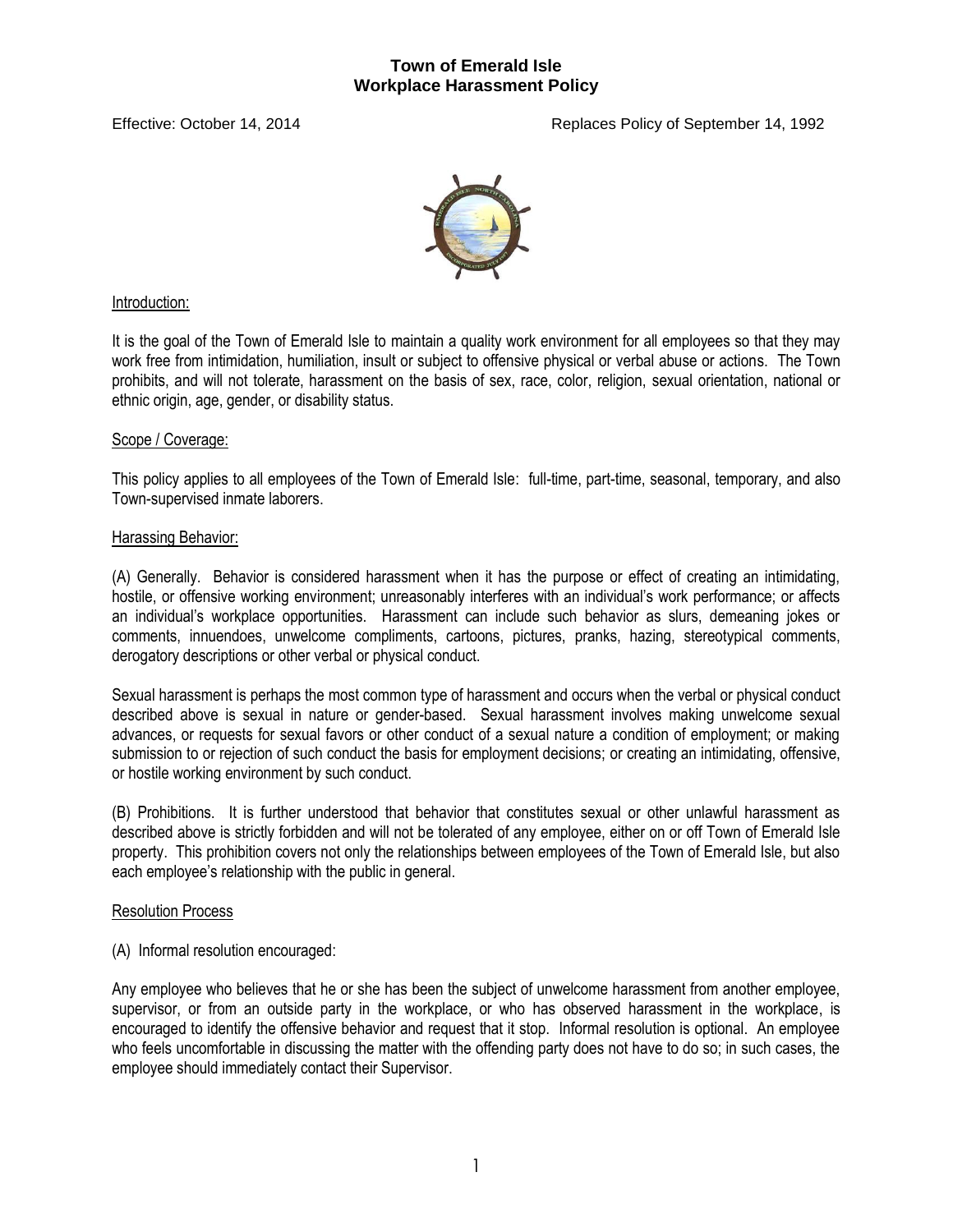Effective: October 14, 2014 Replaces Policy of September 14, 1992

(B) Report to Supervisor / Department Head / Human Resources / Town Manager:

If the harassed employee is unable to address the matter directly with the harasser or it is addressed, but the behavior continues, the employee should report the matter directly to their Supervisor. If an employee is uncomfortable with reporting harassment to his or her supervisor, the employee may talk directly to their Department Head, Human Resources, or the Town Manager.

All complaints will be investigated promptly, impartially, and discreetly. The Town of Emerald Isle will keep all information relating to harassment allegations and investigations as confidential as possible under the circumstances. Upon completion of the investigation, the appropriate parties will be notified of the findings. If any employee is found by the Town to have harassed another employee, appropriate corrective action will be taken. This could range from a disciplinary warning up to and including termination.

(C) No retaliation for claim.

No employee will suffer retaliation for making good faith reports of alleged instances of harassment. Employees and management are directed to work together to prevent and stop harassing conduct in the workplace.

#### **Conclusion**

The Town of Emerald Isle has developed this policy to ensure that all employees can work in an environment free from harassment. The Town will make every effort to ensure that all personnel are familiar with the policy and know that any complaint received will be thoroughly investigated and appropriately resolved.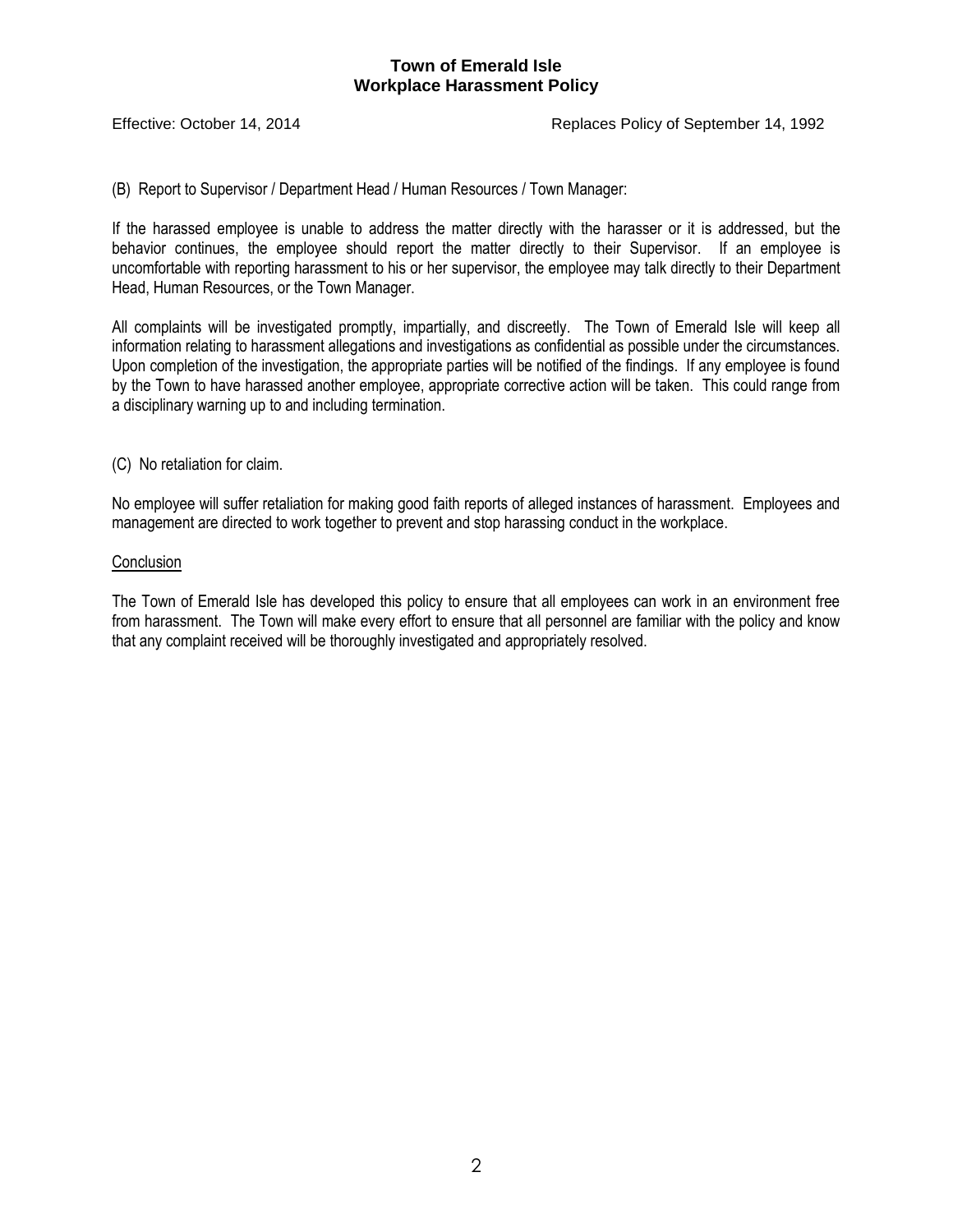Effective: October 14, 2014



Completion of this form is not required to formally initiate a complaint; however completing this form will assist the review process. When completed please return this form to your Supervisor, Department Head, Human Resources, or Town Manager. You will be contacted as soon as possible for a confidential interview to discuss the complaint.

2.) Person(s) against whom complaint is being made:

3.) Allegations: Include dates and locations. Use additional sheets as needed:

4.) Has anyone been notified of this incident? If so, who and when:

5.) Are there any other witnesses to the incident(s)? If so, who?

**Signature** 

Date